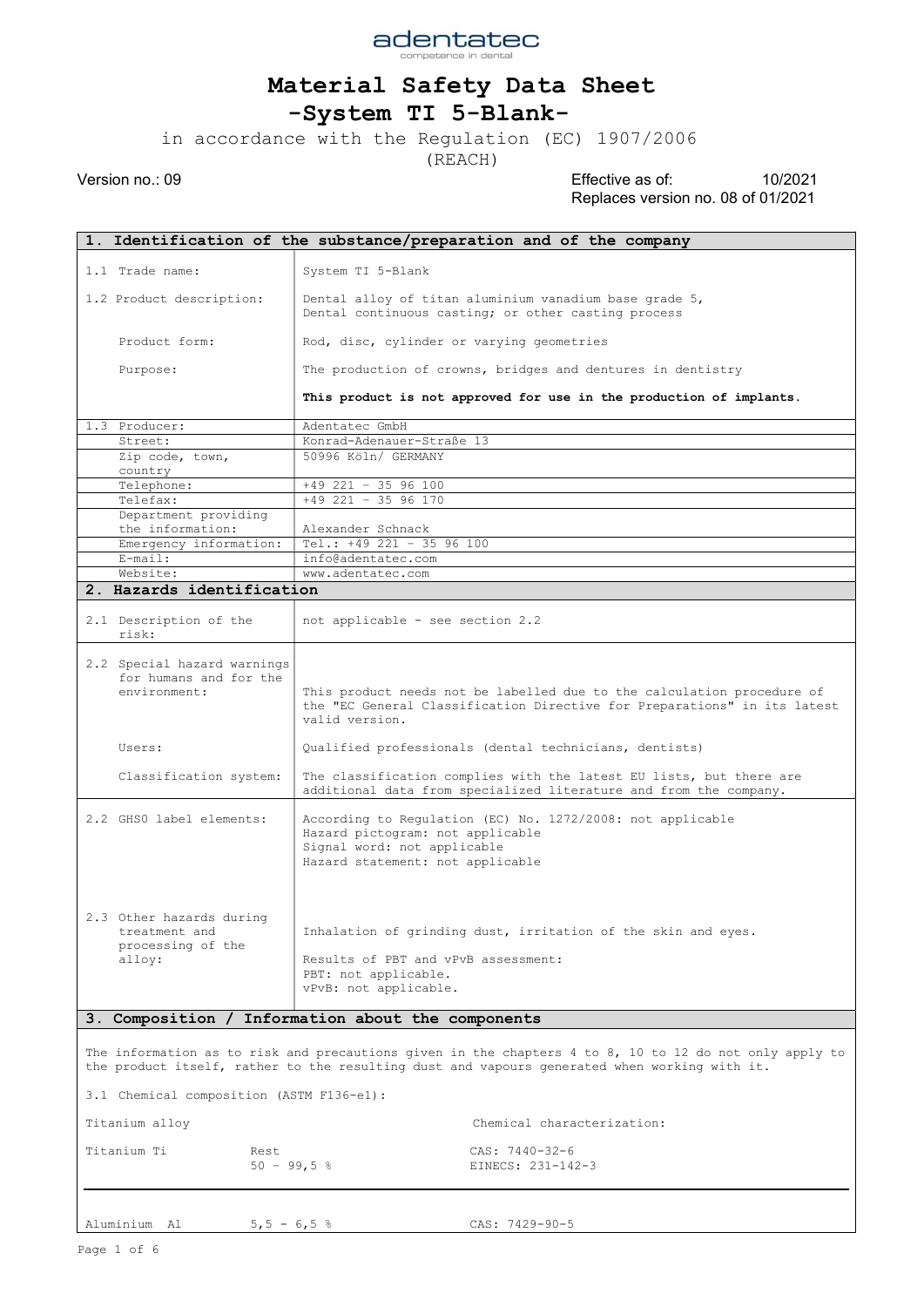

## -System TI 5-Blank-

in accordance with the Regulation (EC) 1907/2006

(REACH)

|                                                                                   | EINECS: 231-072-3                                                                                                                                                                                  |  |  |  |  |  |  |  |
|-----------------------------------------------------------------------------------|----------------------------------------------------------------------------------------------------------------------------------------------------------------------------------------------------|--|--|--|--|--|--|--|
| Vanadium V<br>$3,5 - 4,5$ %                                                       | CAS: $7440-62-2$<br>EINECS: 231-171-1                                                                                                                                                              |  |  |  |  |  |  |  |
| Oxygen O<br>$0,13$ %                                                              | $CAS: 7782-44-7$<br>EINECS: 231-956-9                                                                                                                                                              |  |  |  |  |  |  |  |
| 0,25 $\frac{8}{3}$<br>Iron Fe                                                     | CAS: 7439-89-6<br>EINECS: 231-096-4                                                                                                                                                                |  |  |  |  |  |  |  |
| 4. First Aid Measures                                                             |                                                                                                                                                                                                    |  |  |  |  |  |  |  |
| 4.1 Description of the First<br>Aid measures:                                     | No specific action required                                                                                                                                                                        |  |  |  |  |  |  |  |
| 4.2 Most important acute and<br>delayed symptoms and<br>effects:                  |                                                                                                                                                                                                    |  |  |  |  |  |  |  |
| After inhalation:                                                                 | Supply fresh air, in case of discomfort, see a doctor.                                                                                                                                             |  |  |  |  |  |  |  |
| After swallowing:<br>After skin contact:<br>After eye contact:                    | Rinse out mouth and give plenty of water to drink. Seek medical advice<br>in case of persistent discomfort.<br>Wash with soap and water.<br>Rinse eye under running water and seek medical advice. |  |  |  |  |  |  |  |
| 4.3 Information for medical<br>urgent care or a<br>specialised treatment:         | Control examination according to the BG-quidelines G39                                                                                                                                             |  |  |  |  |  |  |  |
| 5. Fire-fighting Measures                                                         |                                                                                                                                                                                                    |  |  |  |  |  |  |  |
| 5.1 Extinguishing agents:                                                         | Use firefighting measures that suit the environment. The product itself<br>is not flammable.<br>ABC dry powder, foam or sand. NO WATER!                                                            |  |  |  |  |  |  |  |
| 5.2 Special hazards arising<br>from the substance or<br>mixture:                  | Metal vapours and metal oxides in the form of smoke and gas.                                                                                                                                       |  |  |  |  |  |  |  |
| 5.3 Advice for fire-<br>fighters:                                                 | Only use the extinguishing agents specified under 5.1. Avoid inhalation<br>of fire and explosion fumes!                                                                                            |  |  |  |  |  |  |  |
| 6. Accidental Release Measures                                                    |                                                                                                                                                                                                    |  |  |  |  |  |  |  |
| 6.1 Personal precautions,<br>protective equipment<br>and emergency<br>procedures: | In case of exposure to fumes, dust or aerosol:<br>Extractors at the workplace If there is no<br>extractor, use respiratory protection.<br>Ensure adequate ventilation.                             |  |  |  |  |  |  |  |
| 6.2 Environmental<br>precautions:                                                 | Dispose of any rests / dental scrap in an<br>environmentally sound manner. Swarf must not enter<br>drainage system, surface or ground water.                                                       |  |  |  |  |  |  |  |
| 6.3 Methods and material<br>for containment and<br>cleaning up:                   | Absorb swarf dust mechanically or by means of<br>aspirators and fill in suitable recipients for<br>disposal; avoid raising dust. Do not use<br>compressed air, do not blow off.                    |  |  |  |  |  |  |  |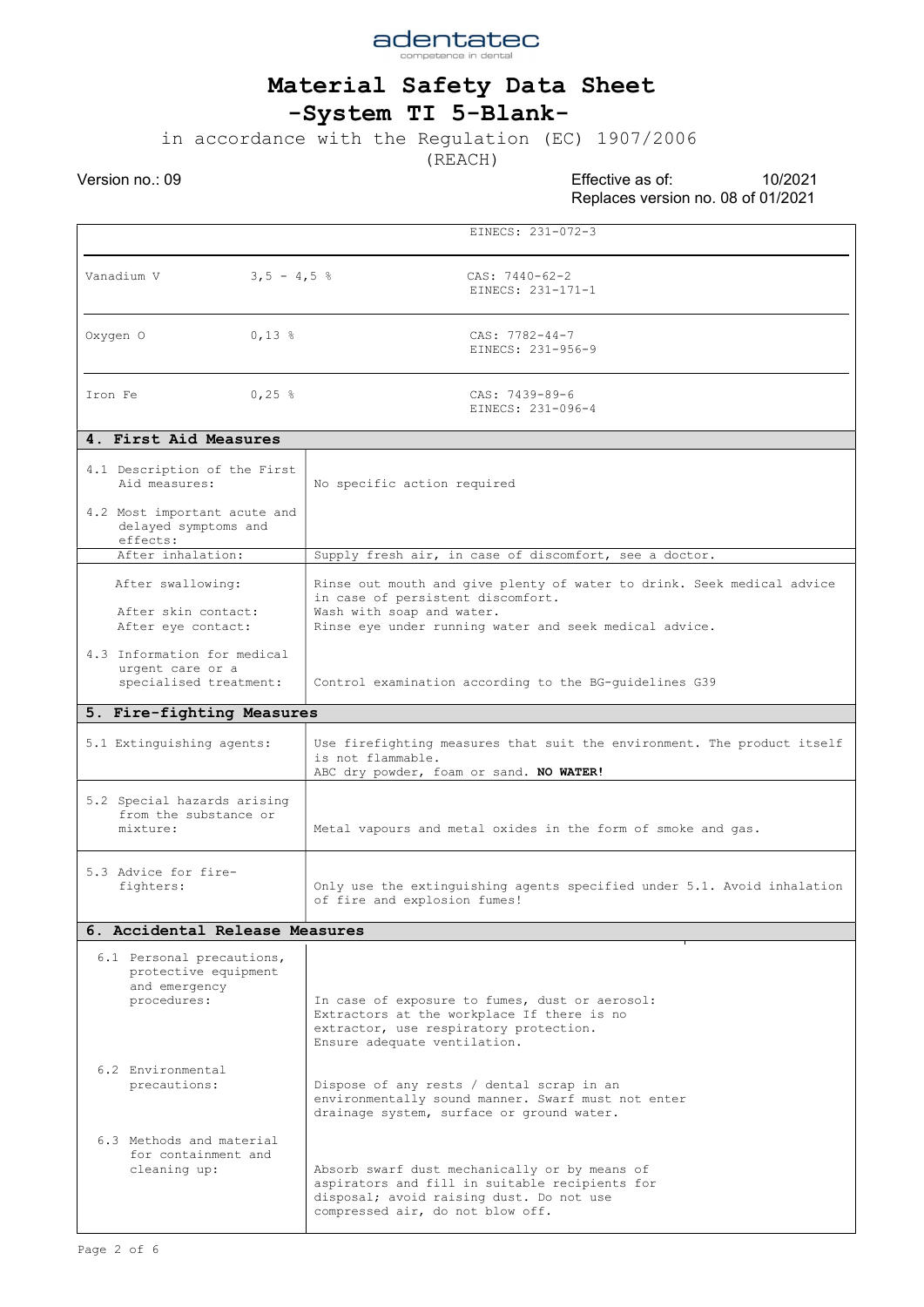

#### -System TI 5-Blank-

in accordance with the Regulation (EC) 1907/2006

(REACH)

Version no.: 09 Effective as of: 10/2021 Replaces version no. 08 of 01/2021

6.4 Reference to other sections: See sections 4 and following. 7. Handling and Storage 7.1 Precautions for safe<br>handling: Ensure good ventilation/extraction at workplace. Avoid dust formation. During thermal or chipping processing, extractors are required on the processing machines. 7.2 Conditions for safe storage, including any incompatibilities: Information for storage together with other products: Only store in the original packaging. The delivery units must be secured against skidding, tilting, rolling and falling. Not required Further information on storage conditions: | none Storage class: Classification according to the operational safety regulation "Betriebssicherheitsverordnung": 7.3 Specific end use(s) VCI 13 not applicable Ensure traceability of lots. 8. Exposure controls and personal protection 8.1 Control parameters: 8.2 Exposure controls: Additional information: Particulate matter threshold in accordance with Technical Rule for Hazardous Substances 900 ["Technische Regeln für Gefahrstoffe - TRGS 900"] 7440-32-6 titanium and 7440-62-2 vanadium Please observe the general particulate matter threshold limits according to TRGS 900. 7429-92-5 aluminium Particulate matter MAK:  $4 \text{ mg/m}^3$  (inhalable fraction) 3 mg/m<sup>3</sup> (alveolar fraction) The usual precautions when dealing with chemicals must be observed. Information based on the lists valid during the issue. Personal protective<br>equipment: Wear safety shoes. Respiratory protection: In case of insufficient ventilation: respiratory protection. Short-term filter device: ABEK multiple range filtre according to DIN EN 14387 filtre P3. Hand protection: Protective gloves (DIN EN 374): In splash contact, protection index 2 is recommended, corresponding to more than 30 min. permeation time in accordance to EN 374. Minimum layer thickness/glove: 0.4 mm In case of a longer and more frequent contact, protection index 6 is recommended, corresponding to more than 480 min. permeation time in accordance to EN 374. Minimum layer thickness/glove: 0.7 mm Material of gloves: Butyl rubber Fluorinated rubber (Viton)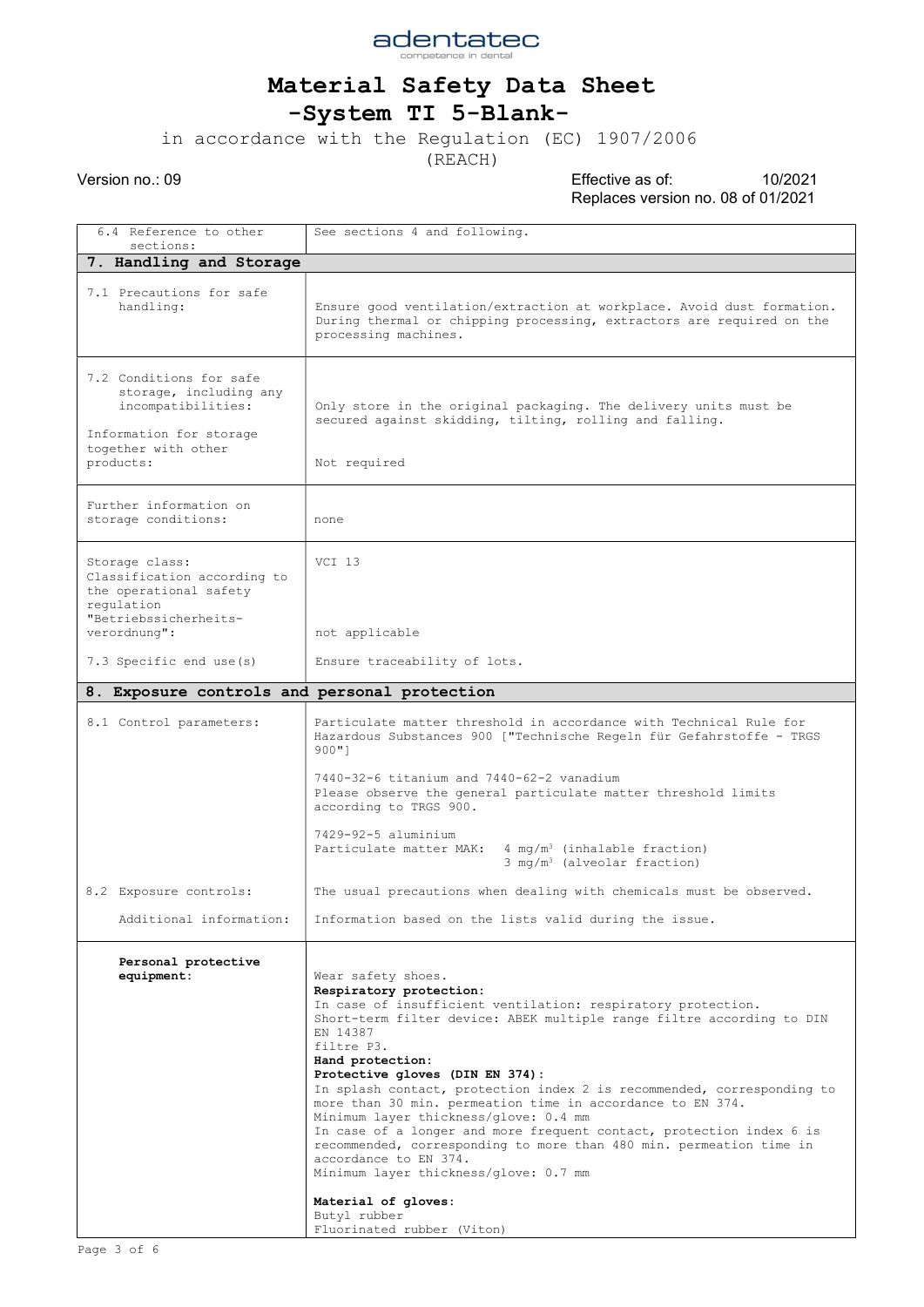

adentatec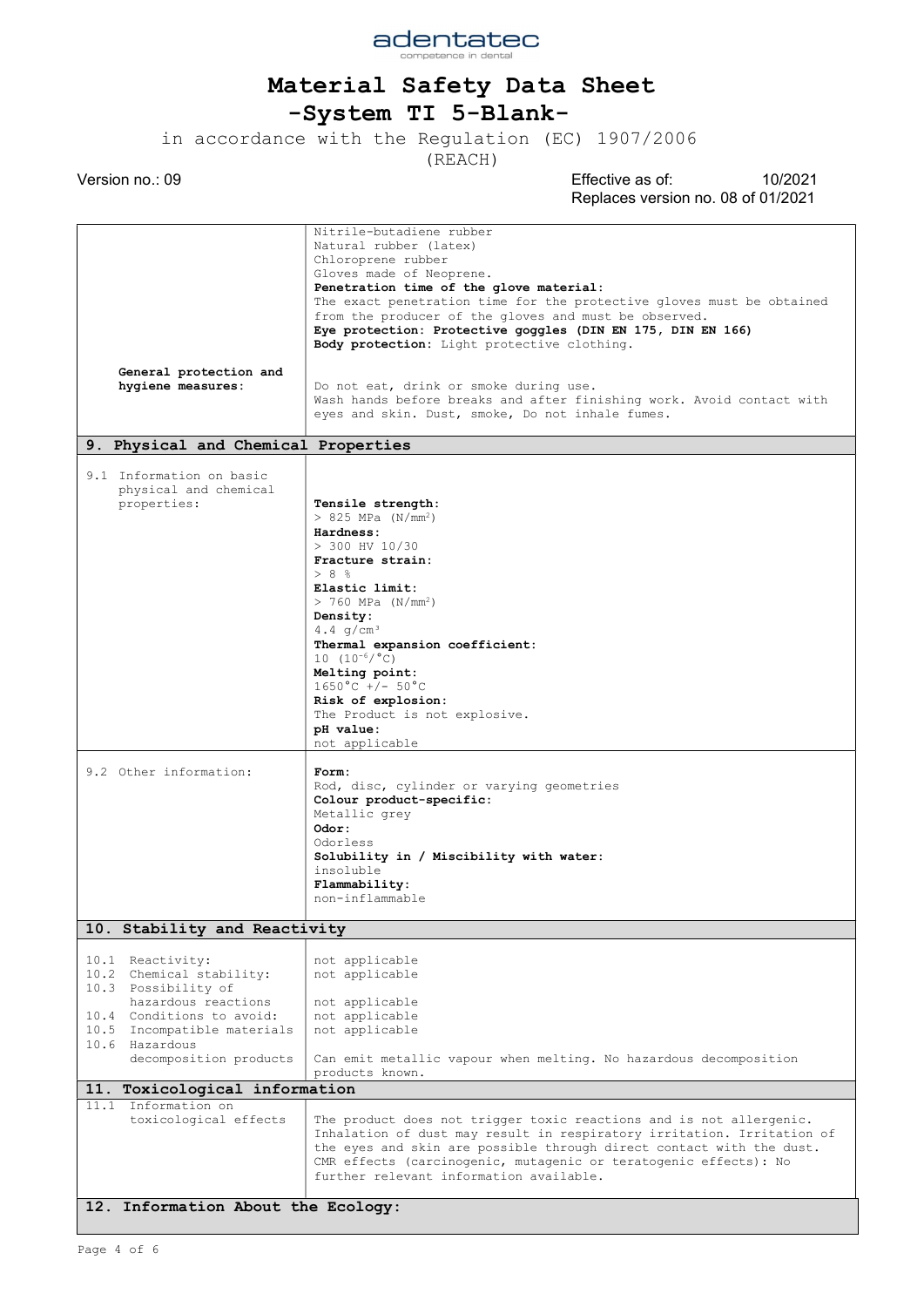

## -System TI 5-Blank-

in accordance with the Regulation (EC) 1907/2006

(REACH)

| 12.1 Toxicity:<br>12.2 Persistence and                                                                    | No results known from animal testing.                                                                                                                                                                                                                                                        |
|-----------------------------------------------------------------------------------------------------------|----------------------------------------------------------------------------------------------------------------------------------------------------------------------------------------------------------------------------------------------------------------------------------------------|
| degradability:<br>12.3 Bioaccumulative                                                                    | not applicable                                                                                                                                                                                                                                                                               |
| potential:<br>12.4 Mobility in soil:                                                                      | not known<br>not applicable                                                                                                                                                                                                                                                                  |
| 12.5 Results of the PBT and<br>vPvB assessment:                                                           | not known                                                                                                                                                                                                                                                                                    |
| 12.6 Other adverse effects:                                                                               | not known                                                                                                                                                                                                                                                                                    |
|                                                                                                           | The product is not subject to classification according to the<br>calculation method of the General Classification guideline for<br>preparations of the European Community in the last version.                                                                                               |
| 13. Disposal Considerations                                                                               |                                                                                                                                                                                                                                                                                              |
| 13.1 Waste treatment<br>methods:                                                                          | The disposal of the product does not entail any hazards; however, the<br>waste must be disposed of according to national or regional<br>regulations.                                                                                                                                         |
|                                                                                                           | Recommendation:<br>Contact waste material market (alloy) regarding recycling<br>European Waste Catalogue 06 03 15:                                                                                                                                                                           |
|                                                                                                           | Waste created during grinding 12 01 01                                                                                                                                                                                                                                                       |
|                                                                                                           | Ferrous metal filings and turnings<br>Uncleaned packages:                                                                                                                                                                                                                                    |
|                                                                                                           | Recommendation:<br>Packages that cannot be cleaned are to be disposed of in the same way                                                                                                                                                                                                     |
|                                                                                                           | as the substance.                                                                                                                                                                                                                                                                            |
|                                                                                                           | Do not allow undiluted product or large quantities of it to reach<br>ground water, water course or sewage system.                                                                                                                                                                            |
| 14. Transport Information                                                                                 |                                                                                                                                                                                                                                                                                              |
| 14.1 UN number:                                                                                           |                                                                                                                                                                                                                                                                                              |
| 14.2 UN proper shipping                                                                                   |                                                                                                                                                                                                                                                                                              |
| name:<br>14.3 Transport hazard                                                                            | not applicable                                                                                                                                                                                                                                                                               |
| classes:                                                                                                  | No hazardous material in the sense of the transport regulations.<br>Dental alloys are not a dangerous good under transport regulations:<br>Ground transport ADR/RID/ADN and GGVS/GGVE (cross-<br>border/domestic)<br>- Maritime transport IMDG/GGV sea<br>Air transport ICAO-TI and IATA-DGR |
| 14.4 Packing group:                                                                                       | not applicable<br>See section 13                                                                                                                                                                                                                                                             |
| 14.5 Environmental hazards:<br>14.6 Special precautions                                                   |                                                                                                                                                                                                                                                                                              |
| for user:<br>14.7 Transport in bulk                                                                       | no specific precaution required                                                                                                                                                                                                                                                              |
| according to Annex II<br>of MARPOL Convention<br>73/78 and the IBC<br>Code:                               | see section 14.3                                                                                                                                                                                                                                                                             |
| 15. Regulatory information                                                                                |                                                                                                                                                                                                                                                                                              |
| Safety, health and<br>environmental regulations;<br>legislation specific for the<br>substance or mixture: |                                                                                                                                                                                                                                                                                              |
|                                                                                                           |                                                                                                                                                                                                                                                                                              |
|                                                                                                           | Labelling according to EU Directives:<br>According to the EU Directives and the German Ordinance on Hazardous                                                                                                                                                                                |
|                                                                                                           | Substances, the product is not subject to labelling.                                                                                                                                                                                                                                         |
|                                                                                                           |                                                                                                                                                                                                                                                                                              |